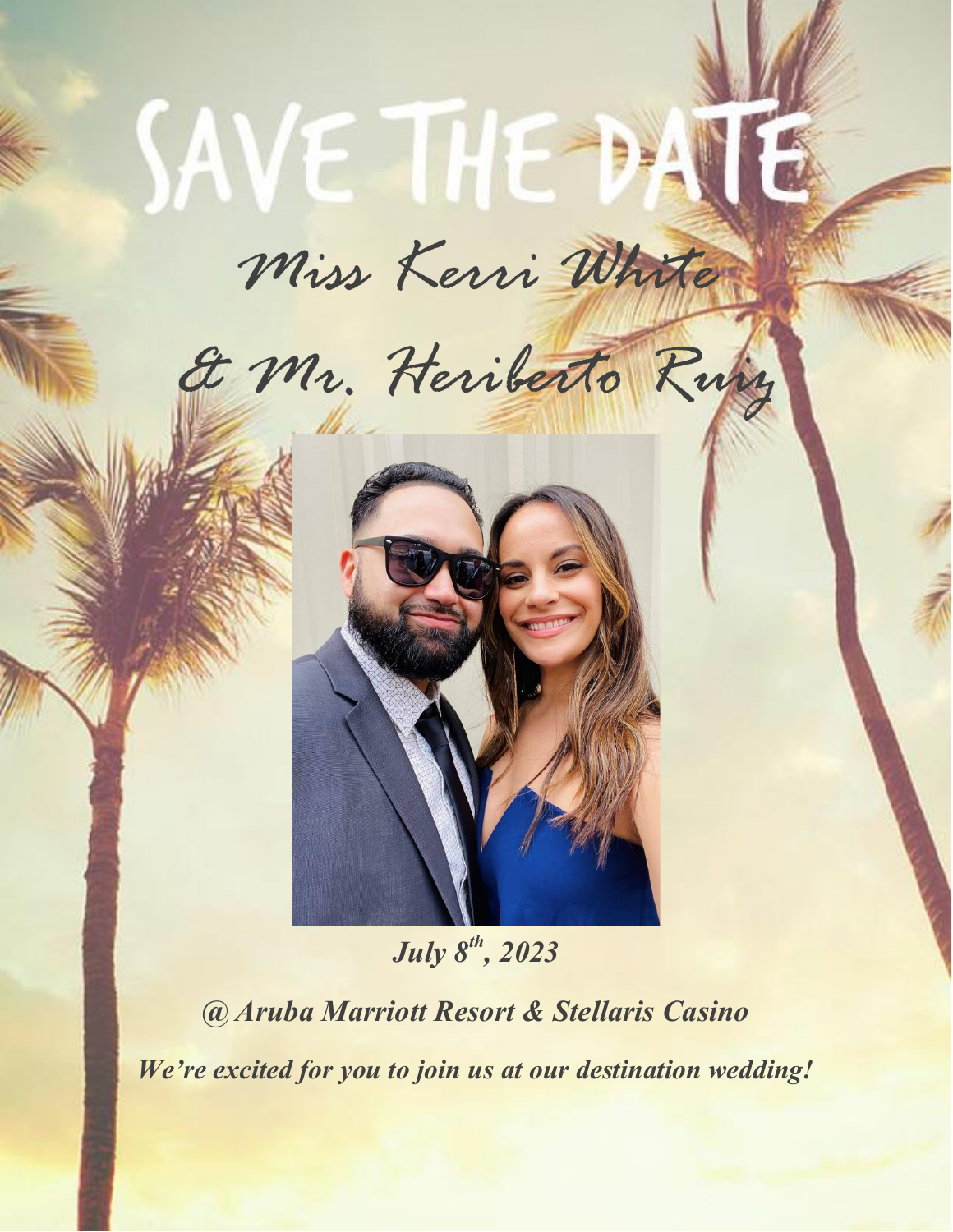

## **You will be able to start booking in July 2022. This page will be updated with a website to make your reservation.**

Please reserve your room by December 31st, 2022

\_\_\_\_\_\_\_\_\_\_\_\_\_\_\_\_\_\_\_\_\_\_\_\_\_\_\_\_\_\_\_\_\_\_\_\_\_\_\_\_\_\_\_\_\_\_\_\_\_\_\_\_\_\_\_\_\_\_\_\_\_\_\_\_\_\_\_\_\_\_\_\_\_\_\_\_\_\_\_\_\_\_\_\_\_\_\_\_\_\_\_\_\_\_\_\_\_\_\_\_\_\_\_\_\_\_\_\_\_\_\_\_\_\_\_\_\_\_\_\_\_\_\_\_\_\_ Our wedding travel concierge is Lisa Zwissler w/Beach Bum Vacation Phone: 1-877-943-8282 Ext 12 Lisa@beachbumvacation.com RATES ARE ROOM ONLY.

# **Aruba Marriott Resort & Stellaris Casino**

#### **Run of House Room \$337 per night + taxes = Estimated \$424.18 per night including taxes & fees** (taxes & fees subject to change) \*\*Rooms will be assigned based on availability on the day of arrival.

#### **\*\*Want to upgrade to a Premium Ocean View Room? \$60 additional per night + taxes**

\*\*Taxes are currently 24.83% and \$3.5 per room per night Environmental & AHATA Levy Fee.

\*\* Airport transportation is an additional cost. 2023 Rates not available. They will be approximately \$140 for a private transfer for up to 4-5 people. Flights are not included.

#### **WHAT'S INCLUDED?**

Accommodations Only, Includes complimentary Health Club Facilities (Spa Services Additional)

### \* **PAYMENT INFORMATION**

- ➢ If you book Room Only: 1 night room deposit to book just the room.
- $\triangleright$  If you book Room with insurance: It is 1 night room deposit + the cost of insurance.
- ➢ If you book Room and flights without insurance: 1 night room deposit + total airfare cost.
- ➢If you book Room and flights with insurance: 1 night room deposit + airfare + the cost of insurance.

**INSURANCE** is available at an additional cost based on age, trip cost, and state in which you reside. Please contact Beach Bum Lisa for quote. Information below.

Recommended Classic Plan w/Cancel Anytime <https://www.beachbumvacations.com/savethedate/AllianzClassicWithCancelAnytimePlan>

www.BEACHBUMVACATTEN.com

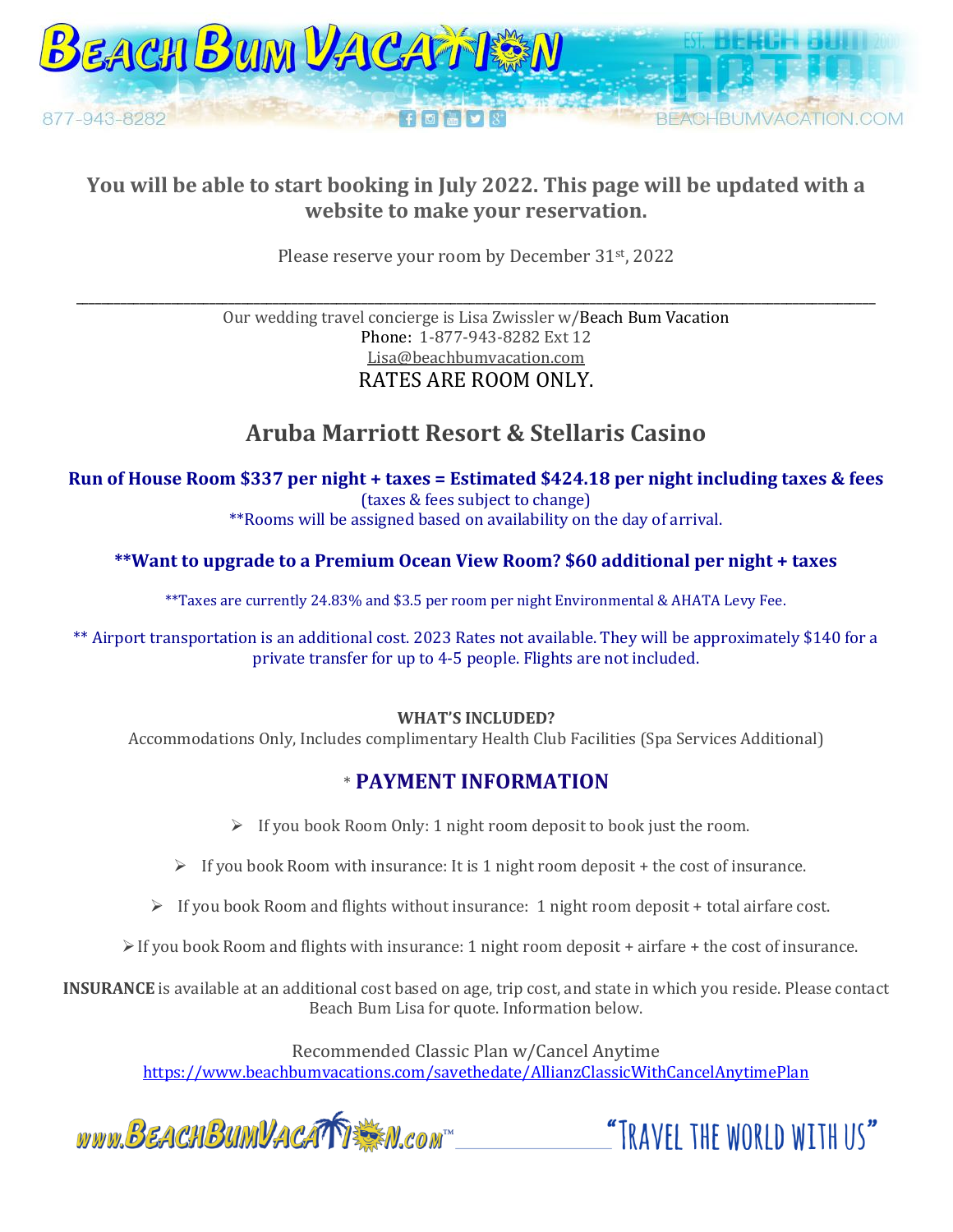

#### **\*\*\*\*\*Deposits are due December 31st, 2022 \*\*\*\*\***

50% of cost is due by March 31st, 2023 Final payment due May 31st, 2023

Visa, MasterCard, American Express and Discover are accepted. Note: Returned checks subject to \$30.00 fee.

# **\*\*\* Process of Booking** \*\*\*

#### **Website link will be posted here July 2022**



Our travel concierge, Beach Bum Lisa, is happy to assist with all questions, reservations, flights, transfers, and tours.

If you have frequent flyer miles or airline credit vouchers Beach Bum Lisa is NOT able to book your flight. You must do so on your own. Please email Beach Bum Lisa your flight schedule to ensure roundtrip airport transportation is arranged accordingly.

#### **CANCELATION POLICY:**

Will be posted once room reservations can be made.

**Regarding Airline tickets** – if Beach Bum Vacation booked your tickets they are 100% nonrefundable and subject to individual airline penalties/fees (see insurance info above).

All the above would be protected with the optional Travel Insurance. The main contact that initiated the reservation process via communications with Beach Bum Vacation must also inform Beach Bum Vacation in writing if you decide to cancel.

**If you do not have insurance – natural disasters (such as hurricanes), cancelations for ANY reason (medical/personal emergencies, borders closing, cancelation of the wedding, etc.) do not relieve you from these penalties. ONLY the Travel Insurance will ensure you coverage.**

## **\*\*\* Important Travel & Booking Information \*\*\***

All reservations must be made directly through the link that we will provide. Passports are required for travel to Aruba, no exceptions.

WWW.BEACHBUMVACATTE M.com